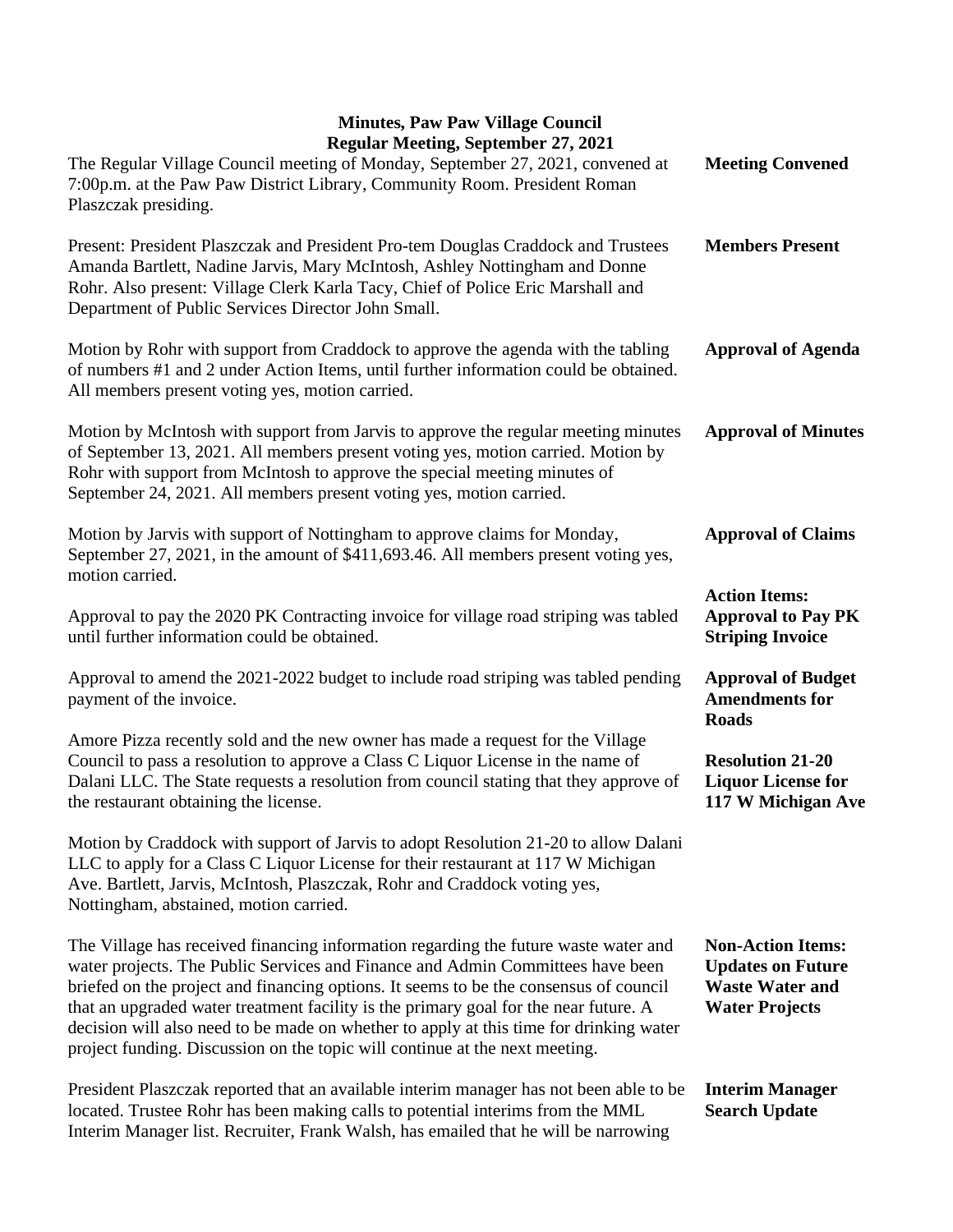## **Minutes, Paw Paw Village Council Regular Meeting, September 27, 2021** down the list of Village Manager applicants to 6 or 7 and will present to council in a

closed session on October 11<sup>th</sup>. Director Small reported that next week the contractor would be continuing their work on the sewer lateral replacements for the 200 block, paving Kalamazoo Street near the Michigan Ave intersection and putting the top coat on the 100 block. Rohr reported the Finance and Admin Committee discussed the PK Contracting invoice for 2020 road striping and the possible purchase of a new leaf vac truck for DPS. No Report. No Report. Plaszczak reported the DDA Board discussed the Carnegie roof repair and Christmas decorations. No Report. Jarvis reported that the farmers market vendors would like to be put on the 10/25 council meeting agenda to discuss some concerns. Craddock reported the Fire District Board will be holding a ribbon cutting ceremony for their new station on September  $30<sup>th</sup>$  from 5-6:30pm. Craddock also notes that the department will be having their appreciation dinner on October 2<sup>nd</sup>. Plaszczak reported that the library agreed to display the Charlie Maxwell plaque. Rohr reported the Housing Commission met to pay bills. No Report. No Report. No Report. Craddock reported that the Wine & Harvest Festival Committee will be hosting their wrap-up dinner October 6<sup>th</sup> at LaCantina at 6:00pm. McIntosh thanked President Plaszczak for doing a great job running the village in the absence of a manager. **Michigan Ave Streetscape Updates Committee Meetings and Reports Finance and Admin Public Services Parks and Rec DDA Economic Develop Farmers Market Fire Board Historical Committee Housing Commission Maple Lake Preservation Planning Commission Wellhead Protection Wine & Harvest Council Member Comments: McIntosh**